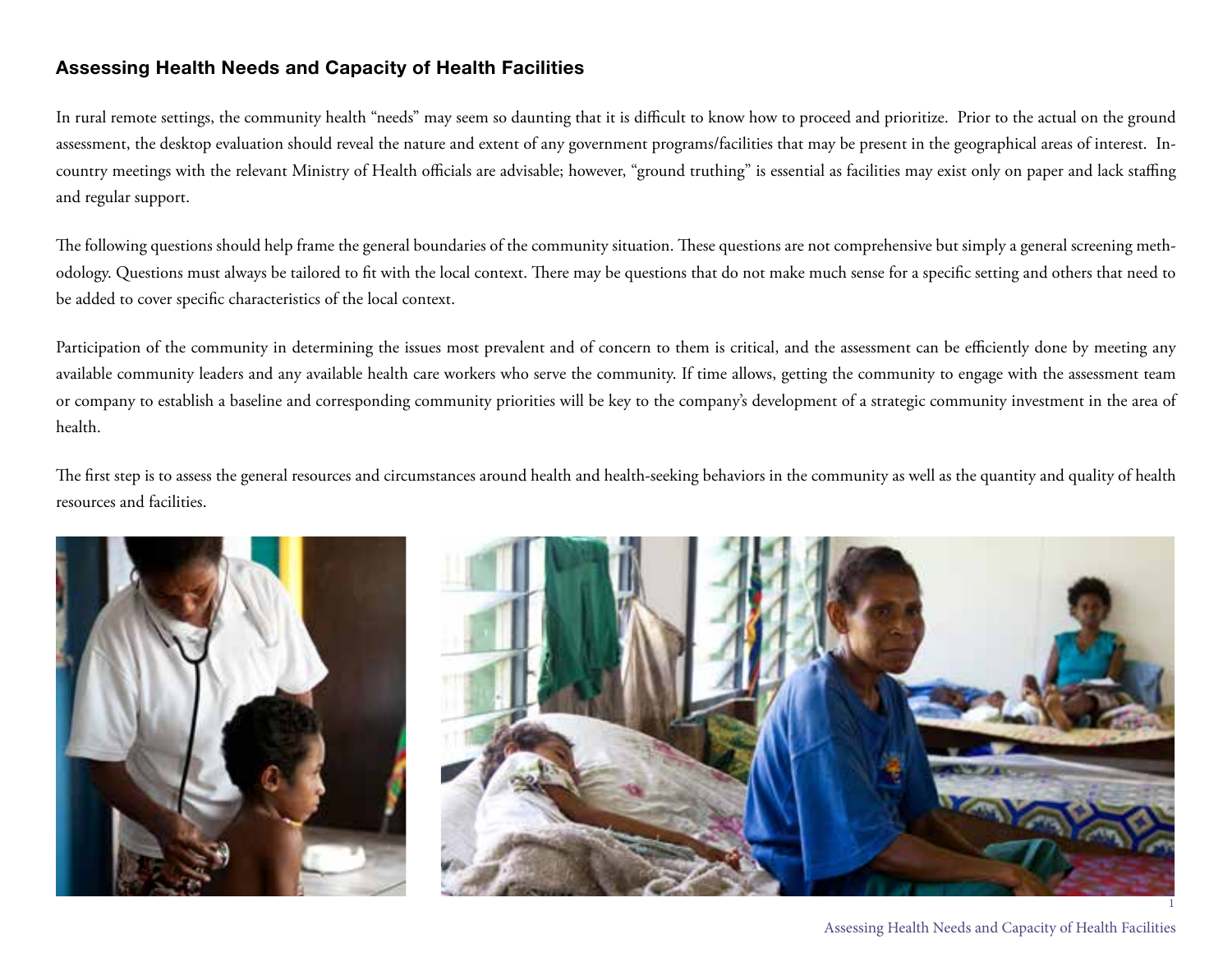|                            | <b>Risks</b>                                                             | <b>Key Questions</b>                                                                                                       | <b>Assessment</b> |
|----------------------------|--------------------------------------------------------------------------|----------------------------------------------------------------------------------------------------------------------------|-------------------|
| <b>Demand for services</b> | Cultural norms may influence the type of<br>health care that is demanded | What are the major health challenges in the com-<br>munities?                                                              |                   |
|                            | Traditional gender roles may limit<br>women's access to healthcare       | Who makes health care decisions?                                                                                           |                   |
|                            |                                                                          | Can women access services on their own?                                                                                    |                   |
|                            |                                                                          | What is the perceived quality of local health ser-<br>vices?                                                               |                   |
|                            |                                                                          | What is the role of traditional medicine?                                                                                  |                   |
|                            |                                                                          | What is the prevailing health of the community?<br>What are the most common health issues/diseases?                        |                   |
|                            |                                                                          | Does the company maintain clinical/medical facili-<br>ties? Are they just for workers or for community<br>members as well? |                   |
|                            |                                                                          | Have there been any government programs?                                                                                   |                   |
|                            |                                                                          | Has there been any activity by NGOs?                                                                                       |                   |
|                            |                                                                          | Are there any religious institutions in the commu-<br>nity that provide health services?                                   |                   |
|                            |                                                                          | Are there any established maternal services? Where<br>do most women deliver-home, clinic, hospital?                        |                   |

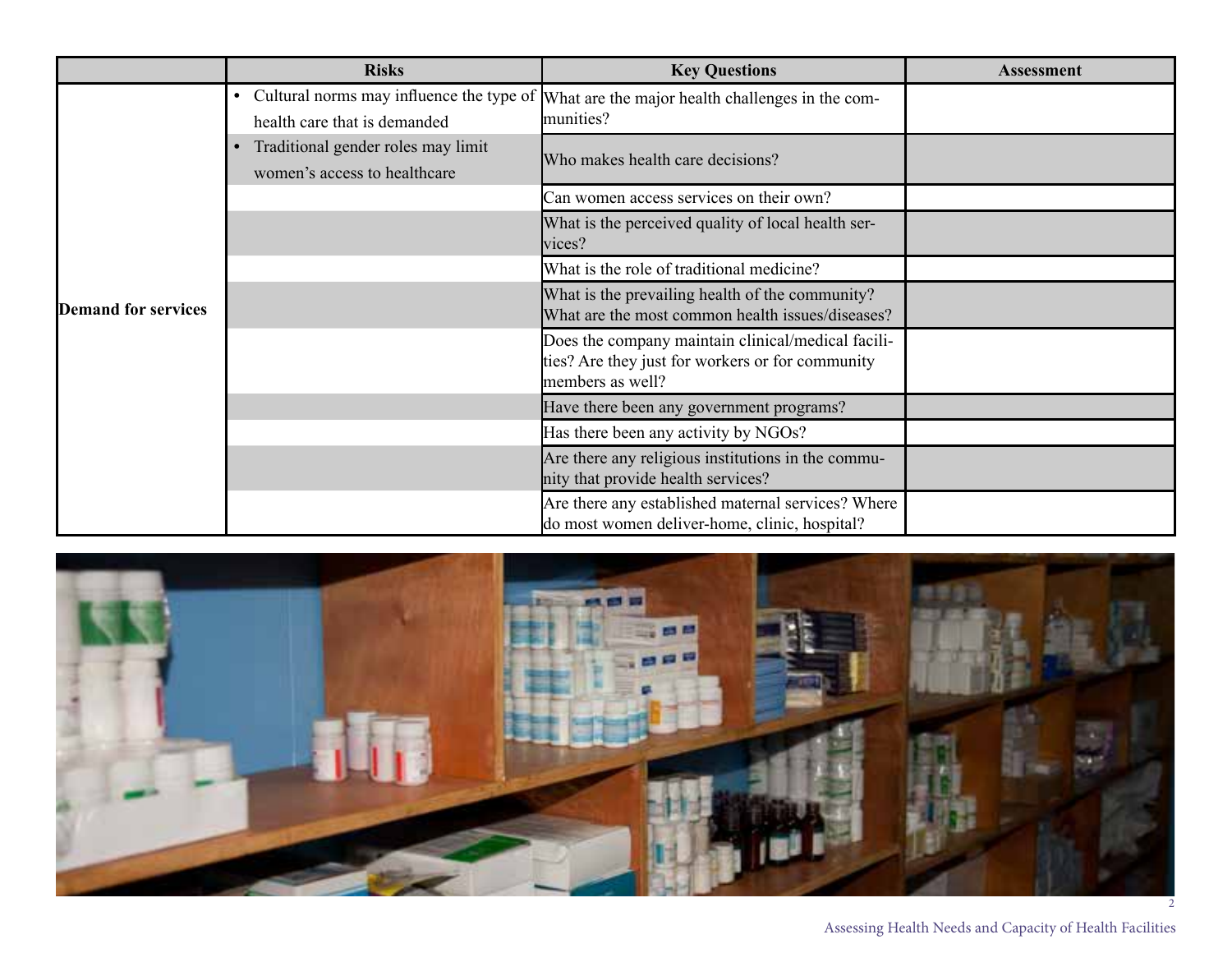|                                        | Overburdened health services due to lack<br>of professional staffing and training                                                                            | What is the catchment area of the health facility?                                   |  |
|----------------------------------------|--------------------------------------------------------------------------------------------------------------------------------------------------------------|--------------------------------------------------------------------------------------|--|
|                                        | No housing for workers<br>$\bullet$                                                                                                                          | How referrals made and what are the referral pat-<br>terns?                          |  |
|                                        | No operations and maintenance (O&M)<br>support for the clinics/hospitals                                                                                     | Is there a national health insurance scheme? If so,<br>are the communities using it? |  |
|                                        | There is a tendency to build bricks and<br>$\bullet$<br>mortar but must look at underlying health<br>and disease issues and identify impactful<br>activities | What is the availability of services in?                                             |  |
| <b>Structure of health</b><br>services |                                                                                                                                                              | Primary health                                                                       |  |
|                                        |                                                                                                                                                              | Emergency care                                                                       |  |
|                                        |                                                                                                                                                              | Maternal health care                                                                 |  |
|                                        |                                                                                                                                                              | Child health care (including vaccination)                                            |  |
|                                        |                                                                                                                                                              | Nutrition                                                                            |  |
|                                        |                                                                                                                                                              | <b>HIV/AIDS</b>                                                                      |  |
|                                        |                                                                                                                                                              | Tuberculosis                                                                         |  |
|                                        |                                                                                                                                                              | Malaria or other major vector diseases                                               |  |
|                                        |                                                                                                                                                              | How many facilities are there-hospital, clinics, etc?                                |  |
|                                        |                                                                                                                                                              | Presence of other health actors (e.g. NGOs) in the<br>region                         |  |





Assessing Health Needs and Capacity of Health Facilities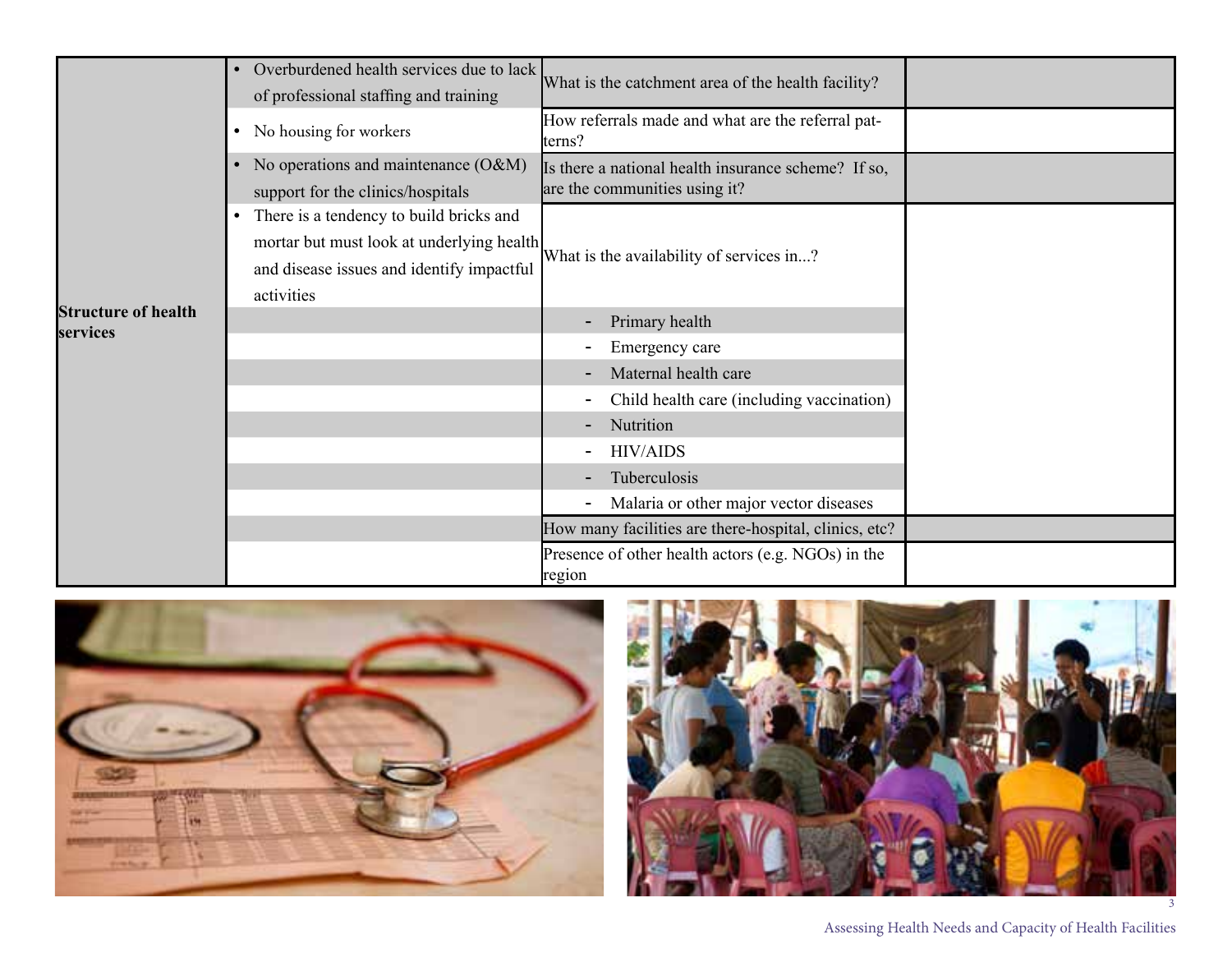|                                               | The inability for staff and community<br>$\bullet$<br>members to access health services locally<br>and at a reasonable price can lead to<br>adverse health outcomes<br>• Staff and community members who have<br>may have to miss work leading to loss of | Are there any services in the local community?<br>to travel long distances to access healthcare Where do community members go for health care?<br>Hospital, clinic, etc? |  |
|-----------------------------------------------|-----------------------------------------------------------------------------------------------------------------------------------------------------------------------------------------------------------------------------------------------------------|--------------------------------------------------------------------------------------------------------------------------------------------------------------------------|--|
|                                               | productivity and income                                                                                                                                                                                                                                   |                                                                                                                                                                          |  |
|                                               |                                                                                                                                                                                                                                                           | Are there fees for the services? How much?                                                                                                                               |  |
| <b>Accessibility</b><br>of services           |                                                                                                                                                                                                                                                           | How long does it take to get to a facility? Is there<br>regular transport if it's a great distance?                                                                      |  |
|                                               |                                                                                                                                                                                                                                                           | Are there affordability concerns?                                                                                                                                        |  |
|                                               |                                                                                                                                                                                                                                                           | Does the company maintain clinical/medical facili-<br>ties? Are they just for workers or for community<br>members as well?                                               |  |
|                                               |                                                                                                                                                                                                                                                           | Have there been any government programs?                                                                                                                                 |  |
|                                               |                                                                                                                                                                                                                                                           | Has there been any activity by NGOs?                                                                                                                                     |  |
|                                               |                                                                                                                                                                                                                                                           | Are there any religious institutions in the commu-<br>nity that provide health services?                                                                                 |  |
|                                               |                                                                                                                                                                                                                                                           | Are there any established maternal services? Where<br>do most women deliver-home, clinic, hospital?                                                                      |  |
| <b>Access to information</b><br>and education | • Lack of accurate and consistent informa-<br>tion may result in the propagation of<br>myths and misconceptions                                                                                                                                           | Do health promotion/education activities take place<br>in the communities including bed net supplies?                                                                    |  |
|                                               |                                                                                                                                                                                                                                                           | Are there any health outreach programs being con-<br>ducted in the community?                                                                                            |  |
|                                               |                                                                                                                                                                                                                                                           | Are there any women's clubs?                                                                                                                                             |  |
|                                               |                                                                                                                                                                                                                                                           | Are there any central gathering spots for the com-<br>munity where information could be disseminated?                                                                    |  |
|                                               |                                                                                                                                                                                                                                                           | Does the company have any type of health educa-<br>tion/information outreach efforts for its staff and/or<br>communities?                                                |  |

4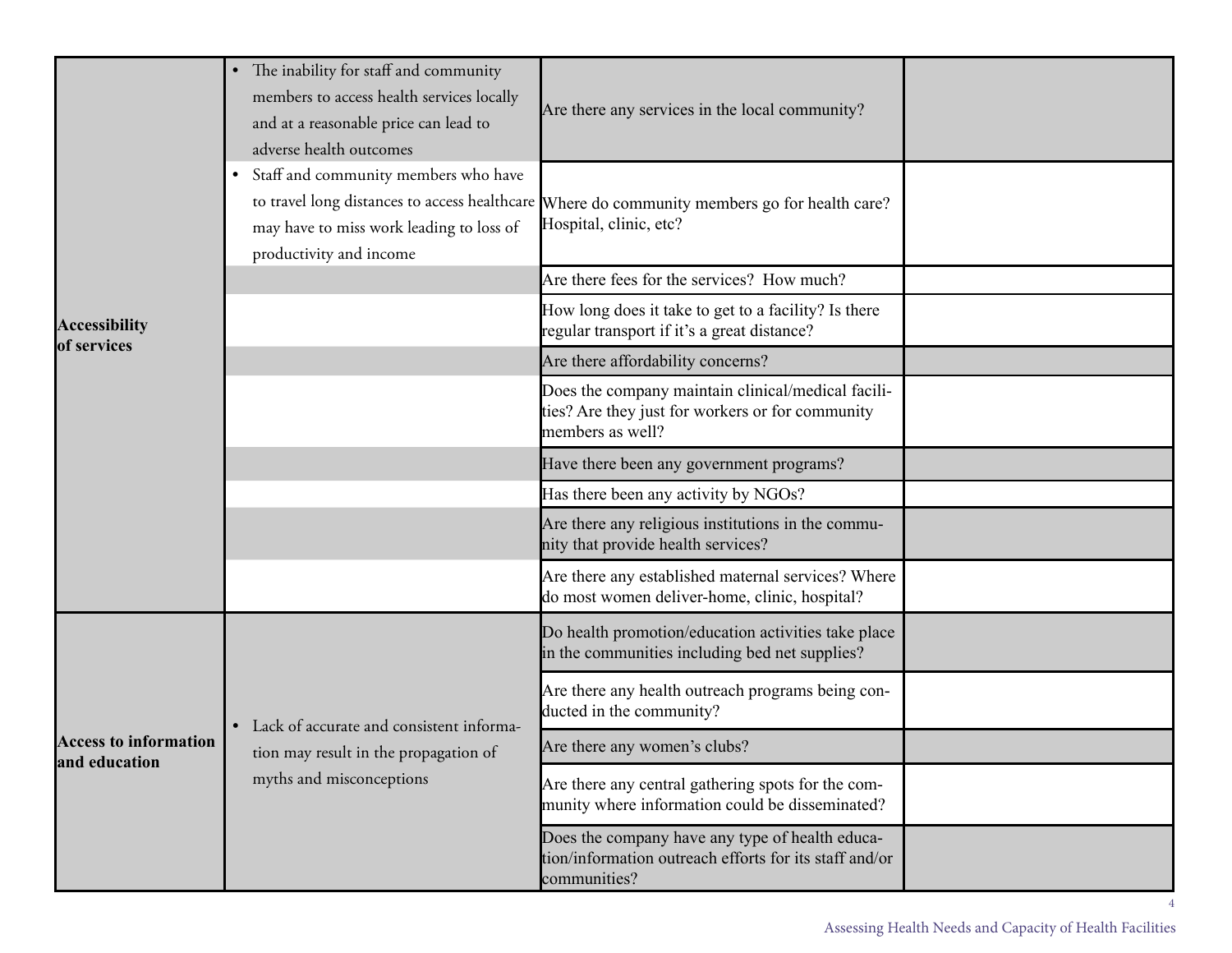| <b>Capacity of Health</b><br><b>Facility</b> | Staff vacancy rates of 50% or more are<br>very typical                                                                                                                                          | How many doctors and nurses are on staff and do<br>they live in or near the community?                          |  |
|----------------------------------------------|-------------------------------------------------------------------------------------------------------------------------------------------------------------------------------------------------|-----------------------------------------------------------------------------------------------------------------|--|
|                                              | Quality of services may be an issue                                                                                                                                                             | Number of patients that are treated in the health<br>facility                                                   |  |
|                                              |                                                                                                                                                                                                 | Number and type of staff that are employed at the<br>health facility                                            |  |
|                                              |                                                                                                                                                                                                 | Functionality of available equipment                                                                            |  |
|                                              |                                                                                                                                                                                                 | Laboratory services                                                                                             |  |
|                                              |                                                                                                                                                                                                 | Drug supply and availability of supplies from local<br>shops                                                    |  |
|                                              |                                                                                                                                                                                                 | Energy and water supply in the health facility                                                                  |  |
|                                              |                                                                                                                                                                                                 | Disposal of waste in the health facility (solid human<br>waste, medical waste, etc.)                            |  |
|                                              |                                                                                                                                                                                                 | Vector control activities in the communities                                                                    |  |
| <b>Health Facility</b><br><b>Statistics</b>  | Quality of services may be an issue<br>$\bullet$                                                                                                                                                | Basic diagnostic categories and overall facility<br>statistics                                                  |  |
|                                              | If the facility is unable to provide some<br>$\bullet$<br>estimation of these statistics, it may be an<br>indication that their information and man<br>agement systems are weak or non-existent | Basis of making a diagnosis-syndromic versus<br>laboratory confirmed                                            |  |
|                                              |                                                                                                                                                                                                 | Presence or absence of rapid diagnostic tests,<br>especially for malaria                                        |  |
|                                              |                                                                                                                                                                                                 | What is the burden of non-communicable diseases<br>such as diabetes, respiratory diseases<br>and heart disease? |  |
|                                              |                                                                                                                                                                                                 | Level of accidents and injuries                                                                                 |  |
|                                              |                                                                                                                                                                                                 | Nutritional statistics in children                                                                              |  |
|                                              |                                                                                                                                                                                                 | Vaccination status of children                                                                                  |  |
|                                              |                                                                                                                                                                                                 | Number of antenatal visits per pregnancy                                                                        |  |
|                                              |                                                                                                                                                                                                 | Delivery statistics and place of delivery                                                                       |  |
|                                              |                                                                                                                                                                                                 | Number of maternal deaths documented                                                                            |  |
|                                              |                                                                                                                                                                                                 | Ability to perform HIV/AIDS VCT services                                                                        |  |